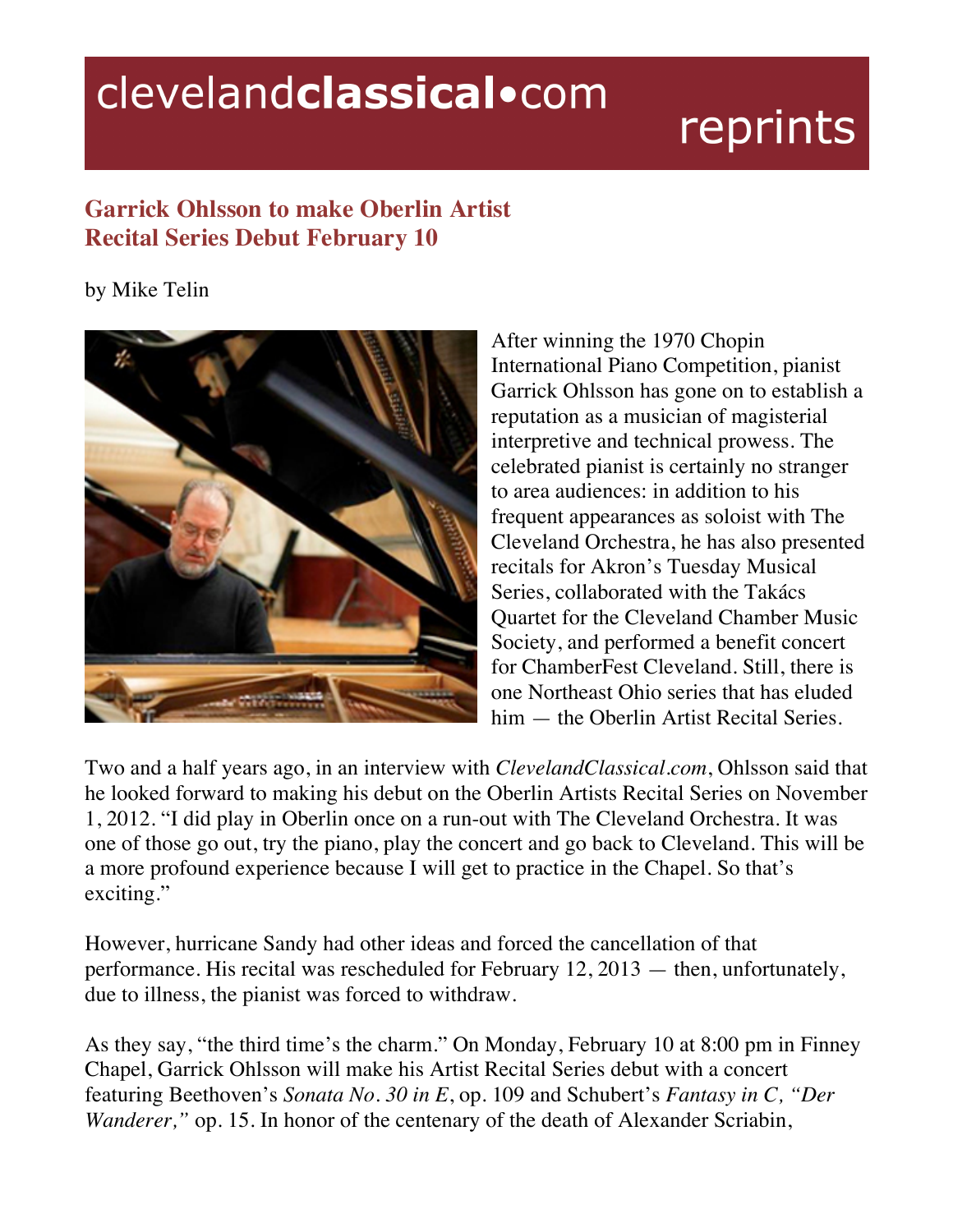Ohlsson's program will also include Scriabin's *Désir*, op. 57, no. 1 — *Sonata No. 10*, op. 70 — *Etude in b-flat*, op. 8, no. 11 — *Etude in D-flat*, op. 8, no. 10 — *Fragilité*, op. 51, no. 1 — and *Sonata No. 5 in F-sharp*, op. 53.

In addition to Tuesday's concert, on Monday, February 9 at 7:00 pm in Kulas Recital Hall, piano professor Robert Shannon will moderate a question and answer session with Garrick Ohlsson. The event is free and open to the public.

Ohlsson is that rare artist who has the ability to speak about music as eloquently as he performs it. During a 2012 interview I asked him to give his thoughts on discussing music in a manner that is understandable to all.

*Mike Telin: I listened to the question and answer session you gave at Cal Performances, and you have a wonderful way of talking about music; you make everything so easy to understand.*

Garrick Ohlsson: I try. For me, music is such a visceral experience that when discussions get too intellectual, or technical, even I turn off. But I can have that intellectual discussion, because that is a part of music.

In any great work there is that other, more numinous level of experience, and it's fun when you can point out how a composer achieves something. In the case of Chopin, I'm just trying to show people that there is a real scientist at work. But I still don't know what his inspiration was. I'm not a composer, but it seems to me that inspiration has to precede all the technicality.

When I listen to music, I listen in great detail when necessary, but mostly I listen to that great thing called the flow. I tend not to be too concerned about things like, oh, he made the crescendo a little too early, or, this wasn't quite together. I can diagnose it if necessary, but I don't like to listen to music as if I'm the police watching for infractions.

## *MT: That's a great way of putting it, because we do tend to get caught up in that style of listening.*

GO: Absolutely. But you as a critic and I as a musician — if we can't do that, we shouldn't be doing what we do. Sometimes we do miss the forest for the trees, but on the other hand, professionals have to be able to be very analytical.

When I am playing, I like to know the work so well that I can get beyond worrying about what the notes are, and whether or not I can play a certain passage. Some passages you never can play very well. (Laughing) There is a great story about Martha Argerich, whom I know hardly at all, but somebody said, "Martha, you know this piece so well, why keep